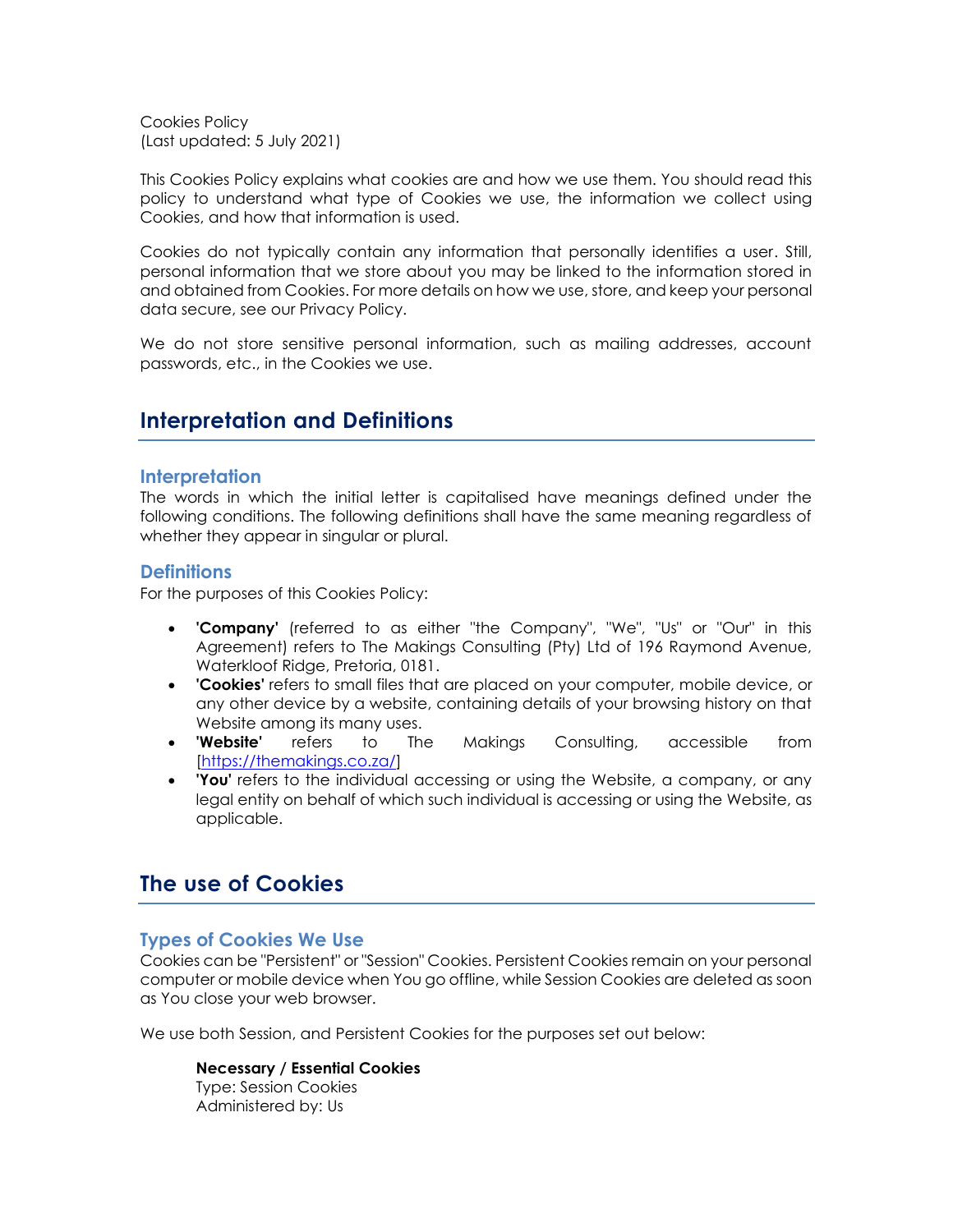Purpose: These Cookies are essential to provide You with services available through the Website and enable You to use some of its features. They help to authenticate users and prevent fraudulent use of user accounts. Without these Cookies, the services You have asked for cannot be provided, and We only use these Cookies to give You those services.

#### **Cookies Policy / Notice Acceptance Cookies**

Type: Persistent Cookies Administered by: Us Purpose: These Cookies identify if users have accepted the use of cookies on the Website.

#### **Functionality Cookies**

Type: Persistent Cookies

Administered by: Us

Purpose: These Cookies allow us to remember choices You make when You use the Website, such as remembering your login details or language preference. The purpose of these Cookies is to provide You with a more personal experience and avoid You having to re-enter your preferences every time You use the Website.

#### **Tracking and Performance Cookies**

Type: Persistent Cookies

Administered by: Third-Parties

Purpose: These Cookies are used to track information about traffic to the Website and how users use the Website. The information gathered via these Cookies may directly or indirectly identify you as an individual visitor. This is because the data collected is typically linked to a pseudonymous identifier associated with the device you use to access the Website. We may also use these Cookies to test new advertisements, pages, features, or new functionality of the Website to see how our users react to them.

## **Your Choices Regarding Cookies**

If You prefer to avoid the use of Cookies on the Website, first, You must disable the use of Cookies in your browser and then delete the Cookies saved in your browser associated with this Website. You may use this option for preventing the use of Cookies at any time.

If You do not accept Our Cookies, You may experience some inconvenience in your use of the Website, and some features may not function properly.

If You'd like to delete Cookies or instruct your web browser to delete or refuse Cookies, please visit the help pages of your web browser.

- For the Chrome web browser, please visit this page from Google: <https://support.google.com/accounts/answer/32050>
- For the Internet Explorer web browser, please visit this page from Microsoft: <http://support.microsoft.com/kb/278835>
- For the Firefox web browser, please visit this page from Mozilla: <https://support.mozilla.org/en-US/kb/delete-cookies-remove-info-websites-stored>
- For the Safari web browser, please visit this page from Apple: [https://support.apple.com/guide/safari/manage-cookies-and-website-data](https://support.apple.com/guide/safari/manage-cookies-and-website-data-sfri11471/mac)[sfri11471/mac](https://support.apple.com/guide/safari/manage-cookies-and-website-data-sfri11471/mac)

For any other web browser, please visit your web browser's official web pages.